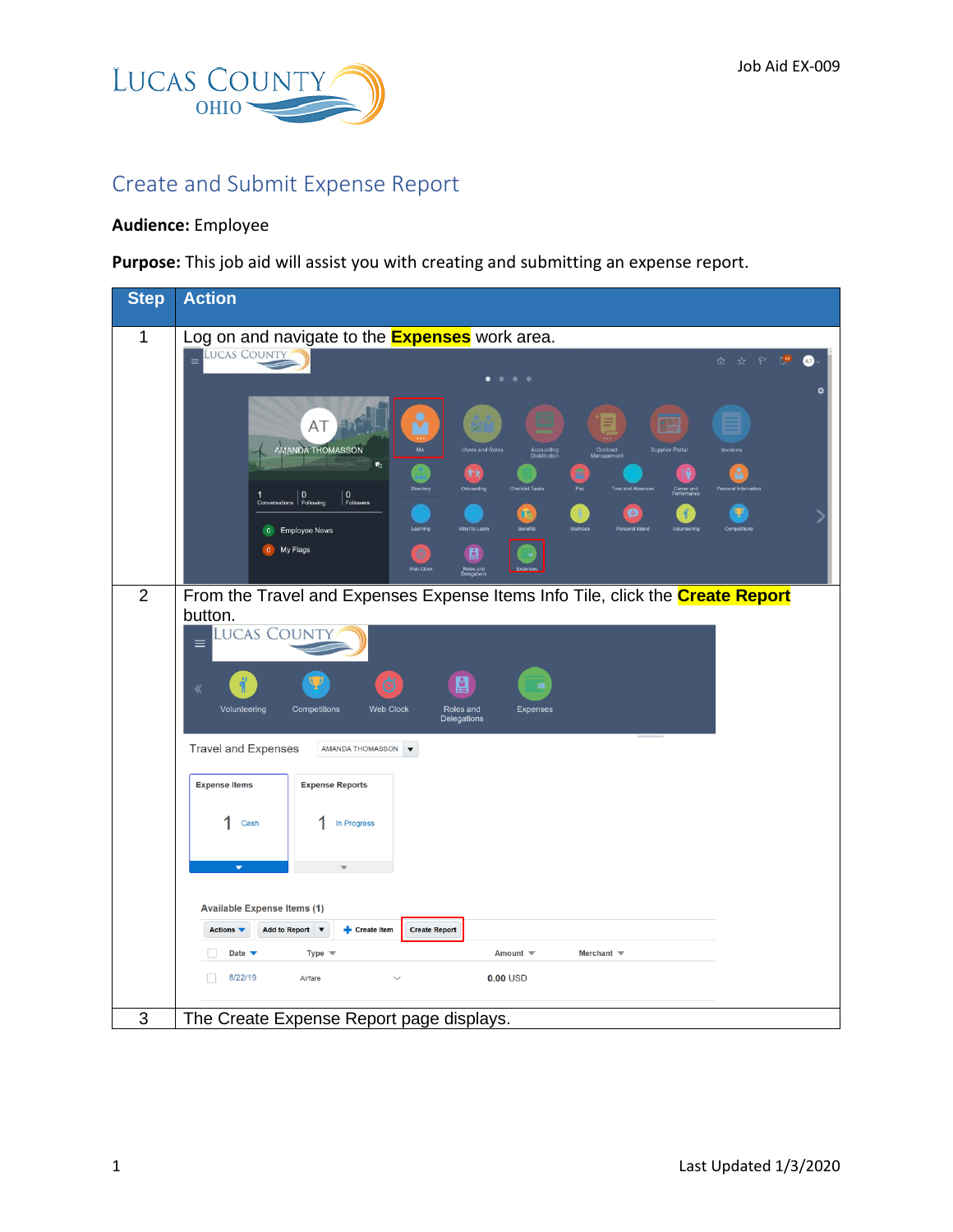

|                                                                              | <b>Create Expense Report</b>  |                               |                                                       |                   |                                   | Save                                                                                                                                                                                       | Submit<br>Cancel |
|------------------------------------------------------------------------------|-------------------------------|-------------------------------|-------------------------------------------------------|-------------------|-----------------------------------|--------------------------------------------------------------------------------------------------------------------------------------------------------------------------------------------|------------------|
| Attachments None                                                             | Purpose Education Conference  |                               |                                                       |                   | <b>Report Total</b><br>$0.00$ USD | I have read and accept the corporate travel and expense policies.                                                                                                                          |                  |
| <b>Expense Items</b><br>Actions $\blacktriangledown$                         | Create Item                   | <b>Add Existing</b>           | <b>Apply Account</b>                                  |                   |                                   |                                                                                                                                                                                            |                  |
| $\vee$ Date $\blacktriangledown$                                             | Type $\equiv$                 |                               | Amount $\blacktriangledown$                           | Merchant $\equiv$ | Location $\equiv$                 | Description –                                                                                                                                                                              |                  |
| No data to display.                                                          |                               |                               |                                                       |                   |                                   |                                                                                                                                                                                            |                  |
|                                                                              | Enter a <b>Purpose</b> .      |                               |                                                       |                   |                                   |                                                                                                                                                                                            |                  |
| policies."                                                                   |                               |                               |                                                       |                   |                                   | Check on the box for "I have read and accept the corporate travel and expense                                                                                                              |                  |
|                                                                              |                               |                               | item. To do this, click on the <b>+ Create Item</b> . |                   |                                   | Add expense items to the report either by creating an item or by adding an existing                                                                                                        |                  |
|                                                                              |                               |                               | rejected if there are no receipts attached.           |                   |                                   | Add an attachment to justify the expense. Note: Receipts are required. Report will be                                                                                                      |                  |
|                                                                              | <b>Purpose</b>                |                               | <b>Education Conference</b>                           |                   |                                   |                                                                                                                                                                                            |                  |
|                                                                              | <b>Attachments</b>            | None $\blacksquare$           |                                                       |                   |                                   |                                                                                                                                                                                            |                  |
|                                                                              |                               |                               |                                                       |                   |                                   | Beside <b>Attachments</b> , click the "+" sign to add an attachment to the record.                                                                                                         |                  |
| <b>Attachments</b><br>Actions $\blacktriangledown$ View $\blacktriangledown$ | x                             |                               |                                                       |                   |                                   |                                                                                                                                                                                            |                  |
| <b>Type</b>                                                                  | Category                      | <sup>*</sup> File Name or URL |                                                       |                   | <b>Title</b>                      | <b>Description</b>                                                                                                                                                                         | <b>Attached</b>  |
| File v<br>Rows Selected 1                                                    | <b>Receipts</b>               |                               | Choose File No file chosen                            |                   |                                   |                                                                                                                                                                                            | <b>AMANDA</b>    |
|                                                                              |                               |                               |                                                       |                   |                                   |                                                                                                                                                                                            | OK<br>Cancel     |
|                                                                              | click the <b>Open</b> button. |                               |                                                       |                   |                                   | <b>File Type</b> and <b>Category</b> values default. Please choose your File Type and Category<br>appropriately. Use the <b>Choose File</b> button to select a file from your computer and |                  |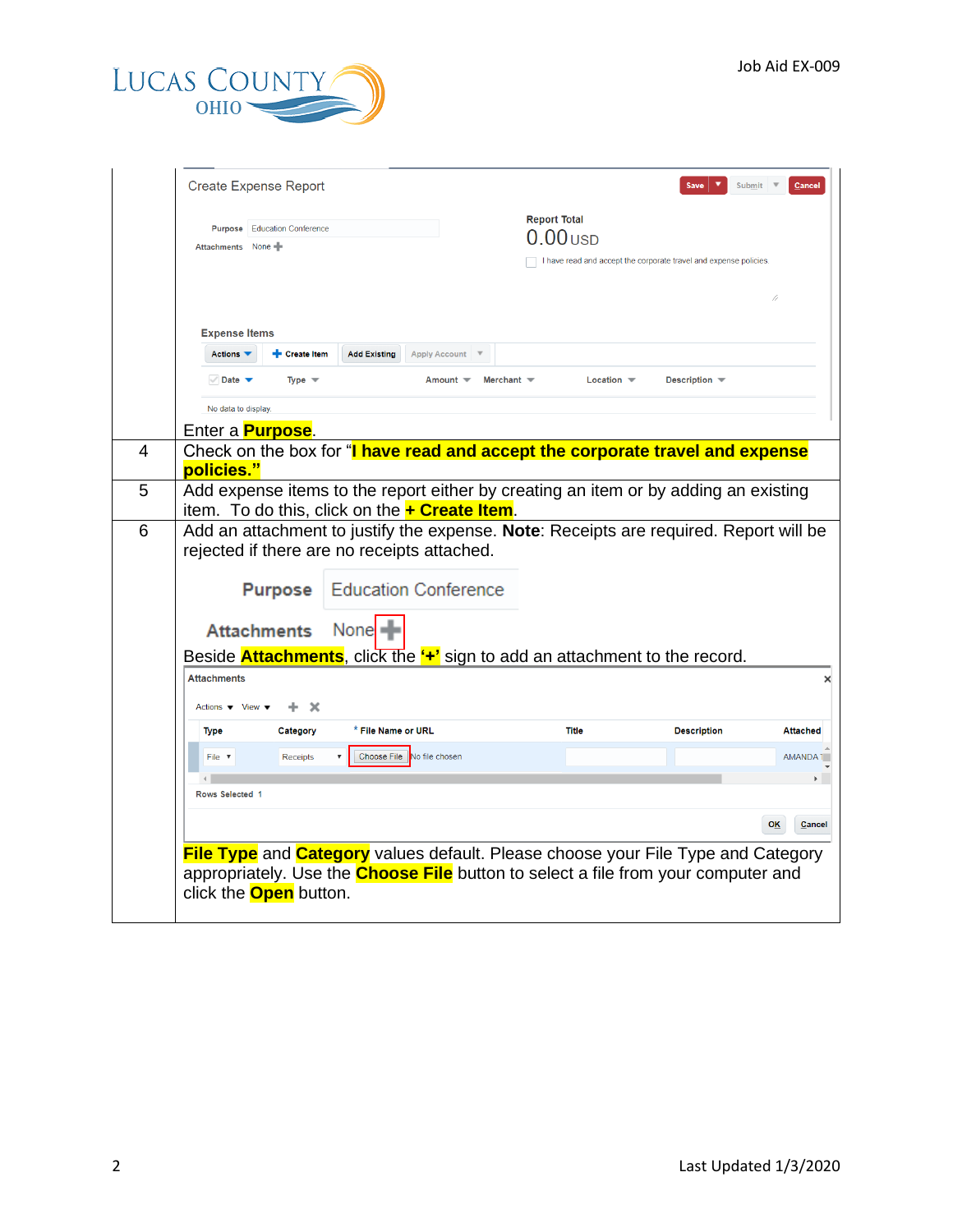

|                                                        | Name                                      |                                  | <b>Status</b>                        | Date modified                                                                                                                                                      | Type                             |
|--------------------------------------------------------|-------------------------------------------|----------------------------------|--------------------------------------|--------------------------------------------------------------------------------------------------------------------------------------------------------------------|----------------------------------|
|                                                        | 110719 hotel 2 nights                     |                                  | S                                    | 11/18/2019 7:49 PM                                                                                                                                                 | <b>PDF File</b>                  |
|                                                        |                                           |                                  |                                      |                                                                                                                                                                    |                                  |
| 隕                                                      | ∢                                         |                                  |                                      |                                                                                                                                                                    |                                  |
|                                                        |                                           | File name: 110719 hotel 2 nights |                                      |                                                                                                                                                                    | <b>All Files</b>                 |
|                                                        |                                           |                                  |                                      |                                                                                                                                                                    | Open                             |
|                                                        |                                           |                                  |                                      |                                                                                                                                                                    |                                  |
|                                                        |                                           |                                  |                                      | The file name will be displayed under <b>File Name or URL</b> , and also in the <b>Title</b> field.                                                                |                                  |
| <b>Attachments</b>                                     |                                           |                                  |                                      |                                                                                                                                                                    |                                  |
|                                                        |                                           |                                  |                                      |                                                                                                                                                                    |                                  |
| Actions $\blacktriangledown$ View $\blacktriangledown$ | $\boldsymbol{\times}$                     |                                  |                                      |                                                                                                                                                                    |                                  |
| <b>Type</b>                                            | Category                                  | * File Name or URL               |                                      | Title                                                                                                                                                              | <b>Description</b>               |
| File $\sqrt{ }$                                        | Receipts                                  | 110719 hotel 2 nights.pdf Update |                                      | 110719 hotel 2 nights.pdf                                                                                                                                          | Marriott 2 nights                |
| <b>Rows Selected 1</b>                                 |                                           |                                  |                                      |                                                                                                                                                                    |                                  |
|                                                        |                                           |                                  |                                      |                                                                                                                                                                    |                                  |
|                                                        |                                           |                                  |                                      |                                                                                                                                                                    |                                  |
|                                                        |                                           |                                  |                                      |                                                                                                                                                                    |                                  |
|                                                        |                                           |                                  |                                      |                                                                                                                                                                    |                                  |
|                                                        |                                           |                                  |                                      | Modify the attachment Title if necessary and add a Description.                                                                                                    |                                  |
|                                                        | Click the <b>Ok</b> button.               |                                  |                                      |                                                                                                                                                                    |                                  |
|                                                        | <b>Create Expense Report</b>              |                                  |                                      | The attachment is visible in the <b>Create Expense Report</b> page.                                                                                                | <b>Save</b>                      |
|                                                        |                                           |                                  |                                      |                                                                                                                                                                    |                                  |
|                                                        | <b>Purpose</b> Education Conference       |                                  |                                      | <b>Report Total</b>                                                                                                                                                |                                  |
|                                                        | Attachments 110719 hotel 2 nights.txt - X |                                  |                                      | $00$ USD                                                                                                                                                           |                                  |
|                                                        |                                           |                                  |                                      | I have read and accept the corporate travel and expense policies.                                                                                                  |                                  |
|                                                        |                                           |                                  |                                      |                                                                                                                                                                    |                                  |
|                                                        |                                           |                                  |                                      |                                                                                                                                                                    |                                  |
|                                                        | <b>Expense Items</b>                      |                                  |                                      |                                                                                                                                                                    |                                  |
| Actions <b>v</b>                                       | <b>+</b> Create Item                      | <b>Add Existing</b>              | <b>Apply Account</b>                 |                                                                                                                                                                    |                                  |
| $\vee$ Date $\blacktriangledown$                       | Type $\equiv$                             |                                  | Amount <b>▼</b><br>Merchant $\equiv$ | Location $\blacktriangledown$                                                                                                                                      | Description $\blacktriangledown$ |
|                                                        | No data to display.                       |                                  |                                      |                                                                                                                                                                    |                                  |
|                                                        |                                           |                                  |                                      |                                                                                                                                                                    |                                  |
|                                                        |                                           |                                  |                                      |                                                                                                                                                                    |                                  |
|                                                        |                                           |                                  |                                      | Items should then be added that match the transactions on the monthly bank<br>statement and the report total should match the total purchases for the month. Items |                                  |